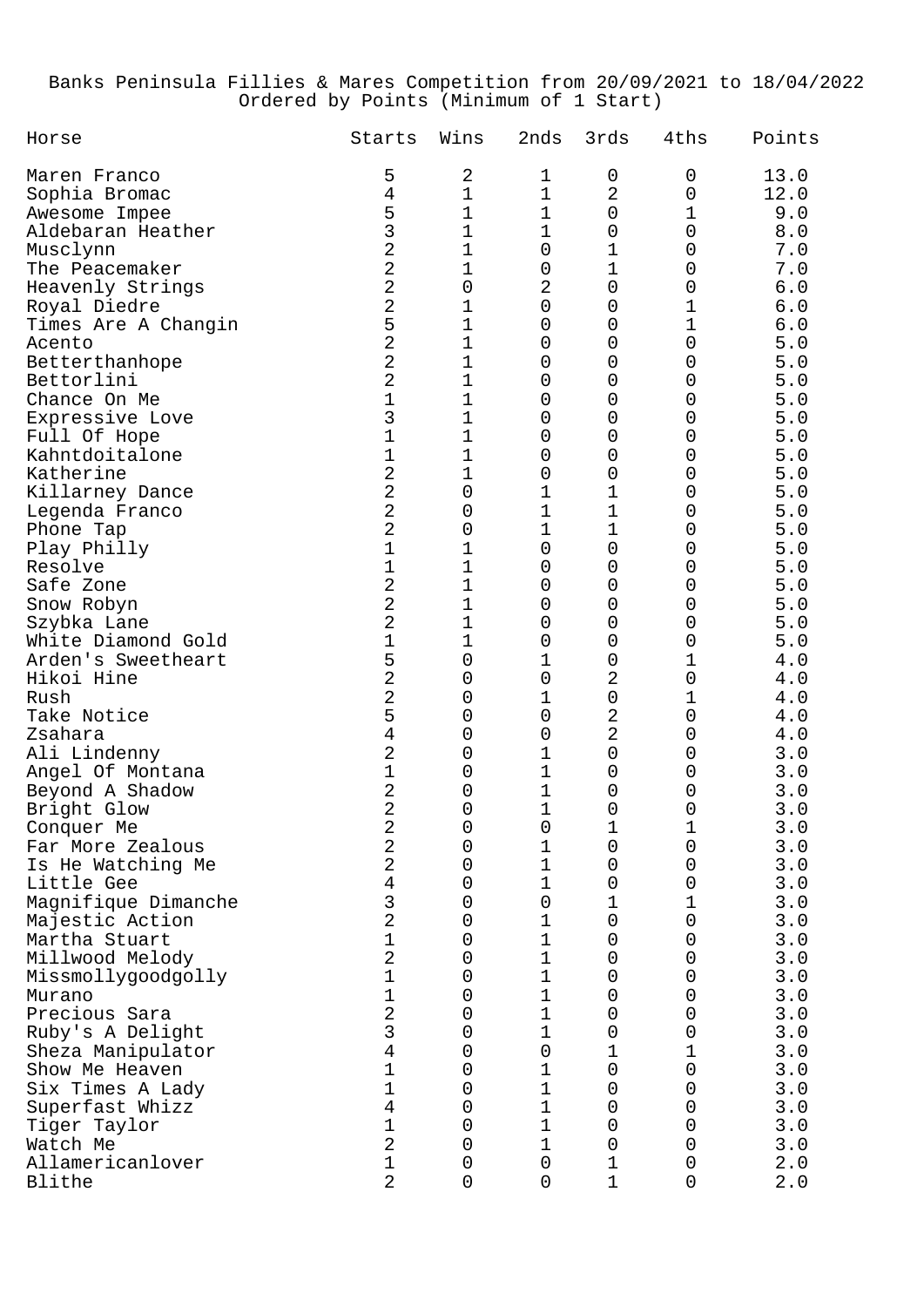| Charlie's Ace                      | 3              | 0      | 0           | 1           | 0                | 2.0         |
|------------------------------------|----------------|--------|-------------|-------------|------------------|-------------|
| Cheekygrin                         | 3              | 0      | 0           | 1           | 0                | 2.0         |
| Elo Louise                         | 4              | 0      | 0           | 0           | 2                | 2.0         |
| Fernleigh Blackbird                | 1              | 0      | 0           | 1           | 0                | 2.0         |
| Galleons Ambassador                | 1              | 0      | 0           | $\mathbf 1$ | 0                | 2.0         |
| Gypsy                              | 2              | 0      | 0           | $\mathbf 1$ | 0                | 2.0         |
| Idle Stuartia                      | 1              | 0      | 0           | $\mathbf 1$ | 0                | $2 \cdot 0$ |
| Illegal Alien                      | 3              | 0      | 0           | 1           | 0                | 2.0         |
| Justin Fun                         | 1              | 0      | 0           | 1           | 0                | 2.0         |
| Kahress                            | 1              | 0      | 0           | 1           | 0                | 2.0         |
| Kowhai Shadow                      | 4              | 0      | 0           | 1           | 0                | 2.0         |
| Krystal Delight                    | 4              | 0      | 0           | 0           | 2                | 2.0         |
| Le Pole Dancer                     | 1              | 0      | 0           | 1           | 0                | $2 \cdot 0$ |
| Luminite                           | 4              | 0      | 0           | $\mathbf 1$ | 0                | 2.0         |
| Madeleine Stowe                    | 2              | 0      | 0           | 1           | 0                | 2.0         |
| Miss Hathaway                      | 1              | 0      | 0           | $\mathbf 1$ | 0                | 2.0         |
| Refine                             | 4              | 0      | 0           | $\mathbf 1$ | 0                | 2.0         |
| Sally Lindenny                     | 3              | 0      | 0           | $\mathbf 1$ | 0                | 2.0         |
| Seapris                            | 2              | 0      | 0           | $\mathbf 1$ | 0                | $2 \cdot 0$ |
| Shes Watching                      | 2              | 0      | 0           | $\mathbf 1$ | 0                | $2 \cdot 0$ |
| Sister's Delight                   | 6              | 0      | 0           | 1           | 0                | 2.0         |
| Takemybreathaway                   | 1              | 0      | 0           | $\mathbf 1$ | 0                | 2.0         |
| Tiger Lou                          | 1              | 0      | 0           | $\mathbf 1$ | 0                | 2.0         |
| Tyene                              | 1              | 0      | 0           | $\mathbf 1$ | 0                | 2.0         |
| Zia Bromac                         | 1              | 0      | 0           | $\mathbf 1$ | 0                | 2.0         |
| Zsa Zoe                            | 2              | 0      | 0           | 1           | 0                | 2.0         |
| Boarding Call<br>Boudica           | 1              | 0      | 0           | 0           | 1                | 1.0         |
|                                    |                | 0      | 0           | 0           | 1                | 1.0         |
| Buffy Northstains<br>Call This Fun | 1<br>3         | 0<br>0 | 0           | 0           | 1<br>1           | 1.0         |
|                                    | 1              |        | 0           | 0           | 1                | 1.0         |
| Creative                           |                | 0      | 0           | 0           |                  | 1.0         |
| Emmy                               | 2              | 0      | 0           | 0           | $\mathbf 1$<br>1 | 1.0         |
| Get Back<br>Girls Let Loose        | 1<br>1         | 0<br>0 | 0           | 0<br>0      | 1                | 1.0         |
| Honour Scroll                      | 5              | 0      | 0<br>0      | 0           |                  | 1.0         |
| Kali B                             | 3              | 0      | 0           | 0           | 1<br>1           | 1.0<br>1.0  |
| Manzini                            | 2              | 0      | 0           | 0           | 1                | 1.0         |
|                                    |                |        | 0           | 0           |                  | 1.0         |
| Meghan<br>Reindeer Trouble         | ⊥<br>2         | 0<br>0 | 0           | $\mathbf 0$ | ⊥<br>1           | $1.0$       |
| Sheeza Purla                       | 2              | 0      | 0           | 0           | 1                | 1.0         |
| Silverlinings                      | 2              | 0      | 0           | 0           | 1                | 1.0         |
| Sioux Princess                     | 1              | 0      | 0           | 0           | 1                | 1.0         |
| Stellar Arden                      | 1              | 0      | 0           | 0           | 1                | 1.0         |
| Tres Magnifique                    | $\overline{4}$ | 0      | 0           | 0           | 1                | 1.0         |
| Vacation Hill                      | 1              | 0      | 0           | 0           | 1                | 1.0         |
| Aggie May                          | 1              | 0      | 0           | 0           | 0                | 0.0         |
| Alcippe's Delight                  | 1              | 0      | 0           | 0           | 0                | 0.0         |
| Alene                              | 1              | 0      | 0           | 0           | 0                | 0.0         |
| Ali X                              | $\mathbf 1$    | 0      | 0           | 0           | 0                | 0.0         |
| Alvira Hest                        | $\mathbf 1$    | 0      | 0           | 0           | 0                | 0.0         |
| Ambleside Drive                    | 1              | 0      | 0           | 0           | 0                | 0.0         |
| Amelia Rose                        | 1              | 0      | 0           | 0           | 0                | 0.0         |
| Art Cracker                        | 1              | 0      | 0           | 0           | 0                | 0.0         |
| Baileys Diamond                    | 2              | 0      | 0           | 0           | 0                | 0.0         |
| Belisma                            | $\mathbf 1$    | 0      | 0           | 0           | 0                | 0.0         |
| Better Fly                         | 3              | 0      | 0           | 0           | 0                | 0.0         |
| Blazing Impact                     | $\overline{2}$ | 0      | 0           | 0           | 0                | 0.0         |
| Brandy And Dry                     | $\overline{2}$ | 0      | 0           | 0           | 0                | 0.0         |
| Buena Vista                        | 2              | 0      | 0           | $\mathbf 0$ | 0                | 0.0         |
| Butcher Kate                       | 1              | 0      | $\mathbf 0$ | $\mathbf 0$ | 0                | 0.0         |
|                                    |                |        |             |             |                  |             |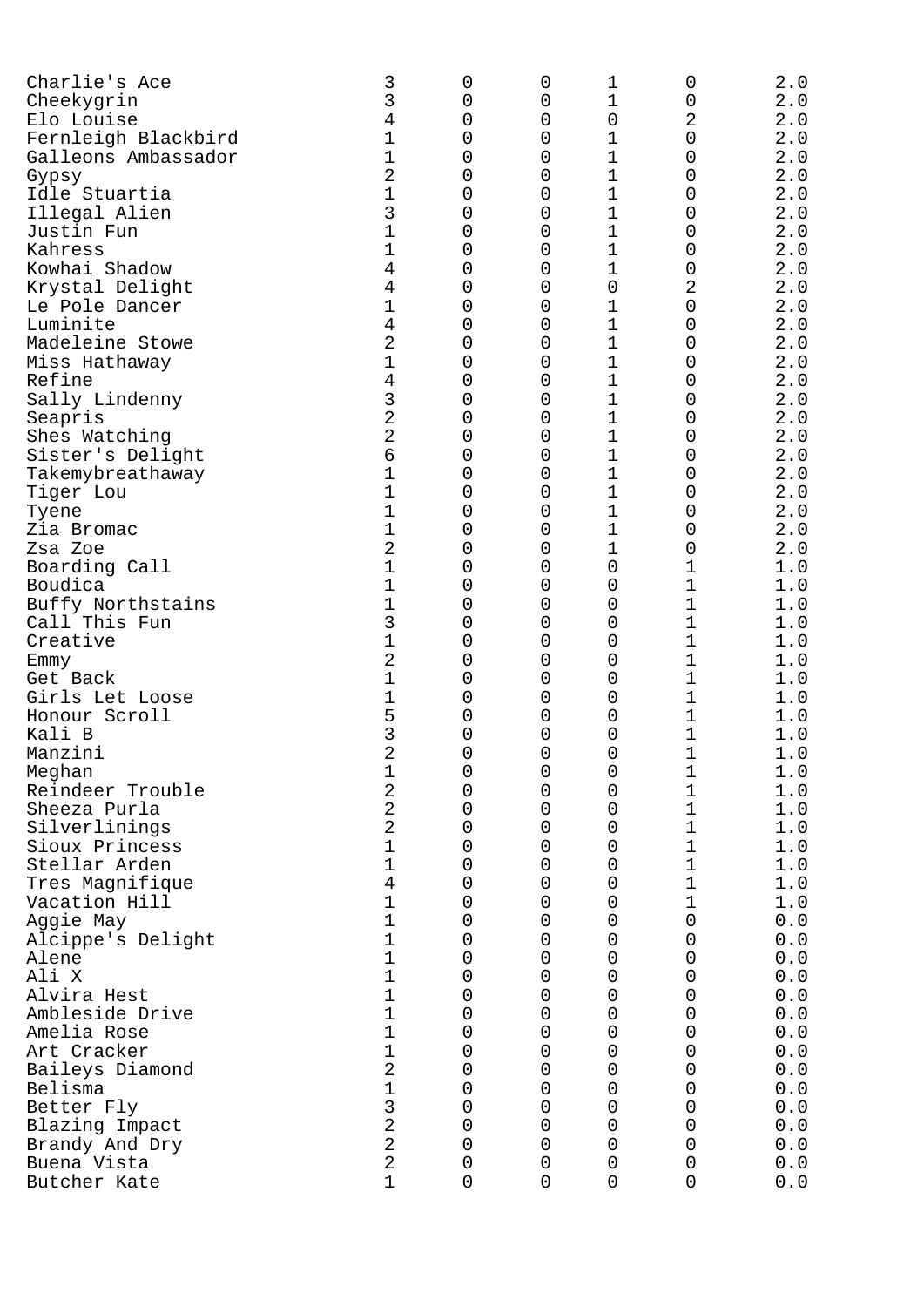| Cabella Noir         | 1              | 0           | 0 | 0 | 0 | 0.0 |
|----------------------|----------------|-------------|---|---|---|-----|
| Cabello              | 1              | 0           | 0 | 0 | 0 | 0.0 |
| Chance Achiever      | 1              | 0           | O | 0 | 0 | 0.0 |
| Changeover Jo        | 3              | 0           | O | 0 | 0 | 0.0 |
| Crystal Daytom       | 1              | 0           | 0 | 0 | 0 | 0.0 |
| Daisy Duke           | 1              | 0           | 0 | 0 | 0 | 0.0 |
| Dalness First        | 1              | 0           | 0 | 0 | 0 | 0.0 |
| Diedre Franco        | 1              | 0           | 0 | 0 | 0 | 0.0 |
|                      |                |             |   |   |   |     |
| Dragons Sunrise      | 1              | 0           | 0 | 0 | 0 | 0.0 |
| Dulcinea             | 1              | 0           | 0 | 0 | 0 | 0.0 |
| Eastwood Isabella    | 2              | 0           | 0 | 0 | 0 | 0.0 |
| Ella Of Mot          | 1              | 0           | 0 | 0 | 0 | 0.0 |
| Emma Louise          | 3              | 0           | 0 | 0 | 0 | 0.0 |
| Escargo              | 1              | 0           | 0 | 0 | 0 | 0.0 |
| Flossy Reign         | 2              | 0           | 0 | 0 | 0 | 0.0 |
| Flyaway              | 1              | 0           | 0 | 0 | 0 | 0.0 |
| Frosty Reception     | 2              | 0           | 0 | 0 | 0 | 0.0 |
| Full Of Desire       | 1              | 0           | 0 | 0 | 0 | 0.0 |
|                      |                |             |   |   |   |     |
| Gaytana              | 2              | 0           | 0 | 0 | 0 | 0.0 |
| Gosakhi              | 2              | 0           | 0 | 0 | 0 | 0.0 |
| Gotalove             | 1              | 0           | 0 | 0 | 0 | 0.0 |
| Greenback Boogie     | 1              | 0           | 0 | 0 | 0 | 0.0 |
| Greenbank Betty      | 1              | 0           | 0 | 0 | 0 | 0.0 |
| Hello Adele          | 2              | 0           | 0 | 0 | 0 | 0.0 |
| Honey Favourite      | 1              | 0           | 0 | 0 | 0 | 0.0 |
| Hope For Love        | $\overline{2}$ | 0           | 0 | 0 | 0 | 0.0 |
|                      | 2              | 0           |   | 0 | 0 |     |
| I'll Write The Story |                |             | 0 |   |   | 0.0 |
| Iron Woman           | 5              | 0           | 0 | 0 | 0 | 0.0 |
| Javasa               | 1              | 0           | 0 | 0 | 0 | 0.0 |
| Jazelle              | 1              | 0           | 0 | 0 | 0 | 0.0 |
| Jessie Kelly         | 1              | 0           | 0 | 0 | 0 | 0.0 |
| Judgement Bay        | 1              | 0           | 0 | 0 | 0 | 0.0 |
| Kenny Keko           | 1              | 0           | O | 0 | 0 | 0.0 |
| Kid Gloves           | 1              | 0           | 0 | 0 | 0 | 0.0 |
| Kowhai Magic         | 1              | 0           | 0 | 0 | 0 | 0.0 |
| Kusanova             | 2              | 0           | 0 | 0 | 0 | 0.0 |
|                      | 2              |             |   |   |   |     |
| Lilac Becky          |                | 0           | 0 | 0 | 0 | 0.0 |
| Line A Love          | T              | 0           | 0 | 0 | 0 | 0.0 |
| Little Miss Perfect  | 1              | 0           | 0 | 0 | 0 | 0.0 |
| Love Rose            | 1              | 0           | 0 | 0 | 0 | 0.0 |
| Lulu Le Mans         | 1              | 0           | 0 | 0 | 0 | 0.0 |
| Luminosity           | $\overline{2}$ | 0           | 0 | 0 | 0 | 0.0 |
| Lunar Legend         | $\overline{a}$ | 0           | 0 | 0 | 0 | 0.0 |
| Mach's Eliminator    | 1              | 0           | 0 | 0 | 0 | 0.0 |
| Macy Black           | 1              | 0           | 0 | 0 | 0 | 0.0 |
| Madam Ruler          | 1              | 0           | 0 | 0 | 0 | 0.0 |
|                      | 1              |             |   |   |   | 0.0 |
| Make My Sundon       |                | 0           | 0 | 0 | 0 |     |
| Mamma Mia            | 1              | 0           | 0 | 0 | 0 | 0.0 |
| MC Squared           | 1              | 0           | 0 | 0 | 0 | 0.0 |
| Miss Behavin         | 1              | 0           | 0 | 0 | 0 | 0.0 |
| Miss Millie          | 1              | 0           | 0 | 0 | 0 | 0.0 |
| Monellie             | 1              | 0           | 0 | 0 | 0 | 0.0 |
| Monrika              | $\sqrt{2}$     | 0           | 0 | 0 | 0 | 0.0 |
| Moonlight Angel      | 1              | 0           | 0 | 0 | 0 | 0.0 |
| Morries Girl         | 1              | 0           | 0 | 0 | 0 | 0.0 |
| Mrs Beau K           | 1              | 0           | 0 | 0 | 0 | 0.0 |
|                      |                |             |   |   |   |     |
| My Moment's Now      | 1              | 0           | 0 | 0 | 0 | 0.0 |
| Nadira Franco        | $\overline{a}$ | $\mathsf 0$ | 0 | 0 | 0 | 0.0 |
| Nikki Noto           | 1              | $\mathsf 0$ | 0 | 0 | 0 | 0.0 |
| No Gee Ess Tee       | $\overline{1}$ | 0           | 0 | 0 | 0 | 0.0 |